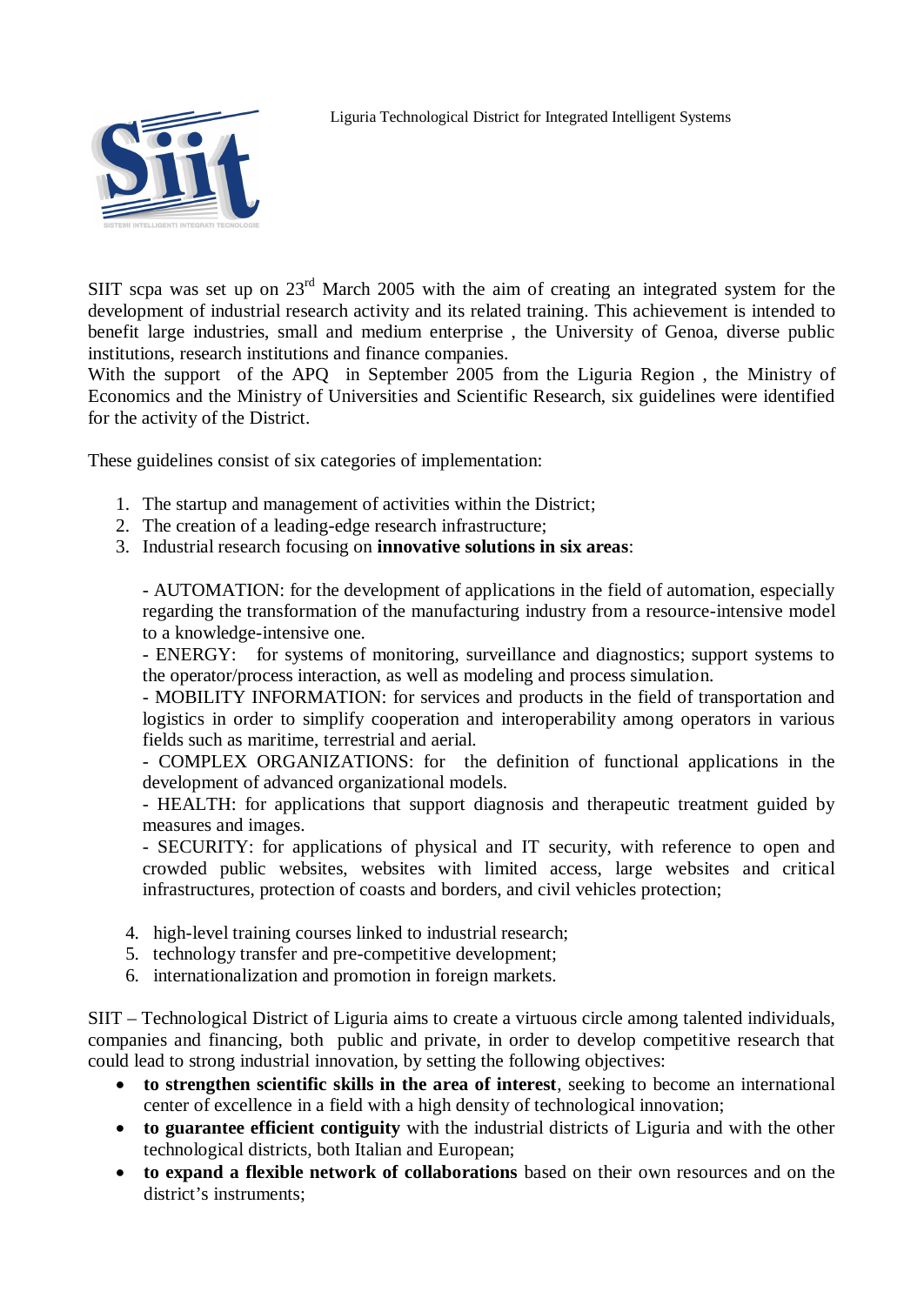- **to support the development of entrepreneurial activity** arising from technological innovation;
- **to attract innovative companies** to invest in Liguria;
- **to develop information, consulting and training activities** aimed at the specialized preparation of operators in the field and at the professional retraining in institutions and/or companies.

The District intends to concentrates on the following activities:

- Developing initiatives to support innovation through interaction between the academic world and technological enterprise;
- Making resources and know-how available to all;
- Encouraging companies to renew and develop projects in the field of integrated intelligent systems;
- Developing/strengthening technology transfer in order to valorize the results of scientific and technological research , directing it towards economic effects ;
- Developing initiatives to attract technological companies;
- Encouraging the development of technological start-ups (using logistics structures, legal and managerial resources), supporting both the spin-off and the early stage;
- Boosting joint research labs between university and research institutions-companies, and common structures with a high technological content such as testing and certification labs;
- Creating high-level training paths to develop knowledge (master, internships abroad, exchanges of personnel between university and industry and so on);
- Attracting the interest of technological venture capital for Genoa and Liguria.

## *PARTNERS:*

Alcatel-Lucent Italia spa Ansaldo Energia spa Ansaldo Sts spa Associazione Dixet Confindustria Genova Banca Carige spa Banca Intesa spa Bombardier Transportation Italy spa Camera di commercio di Genova Camera di commercio della Spezia Centro studi di tecnica navale Cetena spa Consiglio nazionale delle ricerche Consorzio Siit-Pmi (80 aziende) Elsag Datamat spa Ericsson Telecomunicazioni spa Esaote spa Orizzonte Sistemi navali spa Oto Melara spa Regione Liguria Selex Communications spa Selex Sistemi integrati spa Softeco Sismat spa Sviluppo Italia Liguria scpa,Università degli studi di Genova